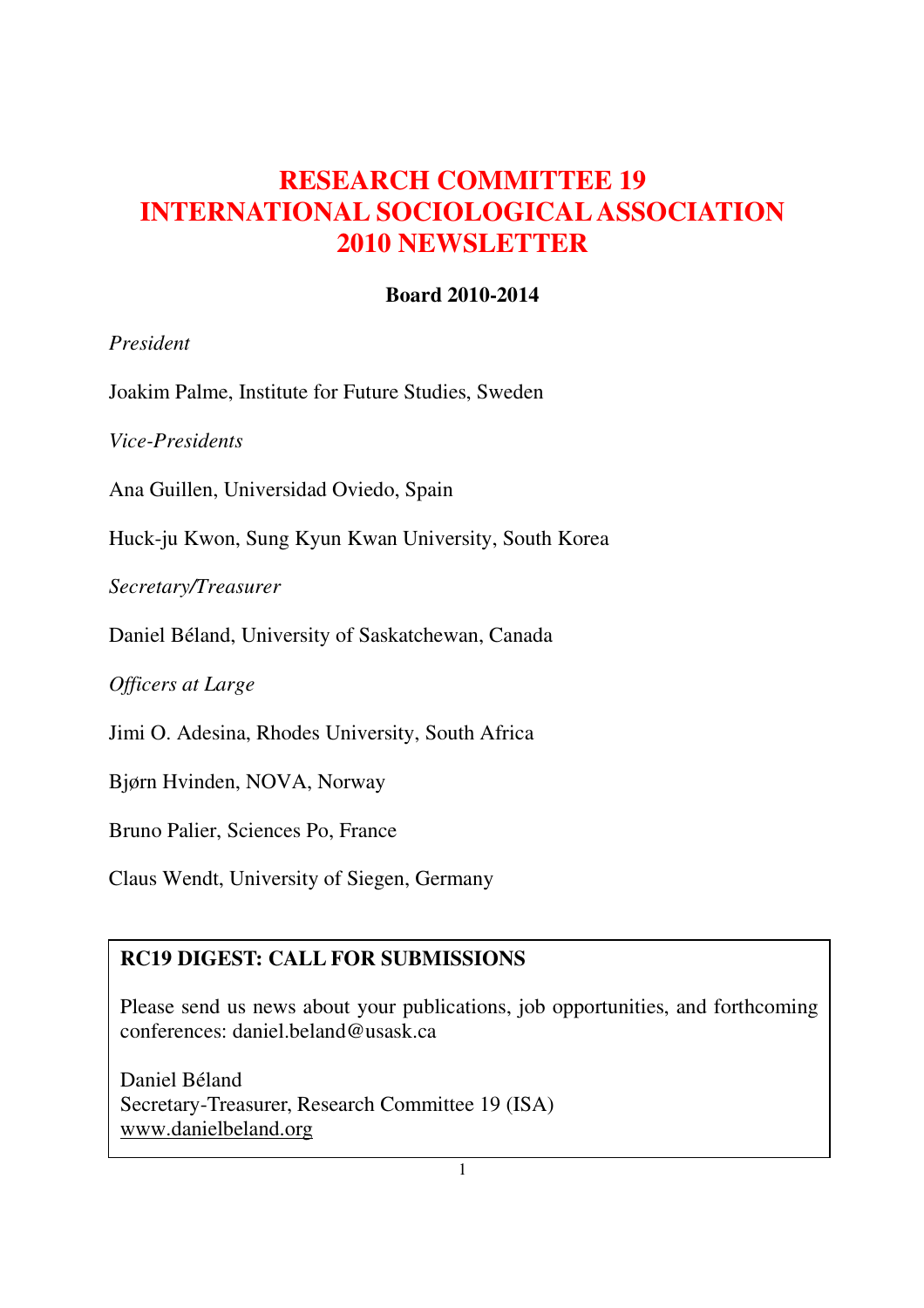#### **Annual Letter from the RC19 President**

Dear Colleagues:

I am writing to you as the newly elected president of a Research Committee in very good standing. We have increased the number of paying members from 231 in 2002 to 448 in 2010. Of those, 196 were also ISA members in 2010, compared to only 83 in 2002.

This can only be interpreted as positive indicators of the quality of our activities, and gives me many good reasons to thank my predecessor, Ann Orloff, for her excellent work in her two terms as President of the Committee. In addition to contributing to the general good development of the Committee, I also witnessed (from various positions in the board) how devoted Ann has been to our committee, not least in connection to the Annual Meetings, which during her presidency continued to serve as focal point for our activities: in Toronto, Paris, Chicago, Firenze, Stockholm, and Montreal, as well in Durban and Göteborg, in connection the ISA World Congresses.

As for the future, we have good reasons to be optimistic. We have a very experienced and committed board. Following up on the discussions during the Assembly at the ISA World Congress, we have agreed to continue the work on making our Research Committee truly global, while stressing the importance of creating opportunities to present and discuss ongoing research in the kind of format we have developed over the years. As previously announced, the 2011 Annual Meeting will be held in Seoul on August 25-27, with Huck-ju Kwon as the head of the local organizing committee. The meeting in 2012 will be held in Oslo at a date to be announced later; Björn Hvinden will be the organizer. For 2013, the Board has good hopes that it will be organized in Budapest and we are currently discussing this with Julia Szalai and Viola Zentai at the Central European University. In 2014, the time has come for a new ISA World Congress, this time in Yokohama. Members are invited to present proposals to the Board for the location of coming Annual Meetings. My ambition is to find new ways to strengthen the dialogue between Members and the Board over the coming years.

Happy New Year!

Joakim Palme President, RC19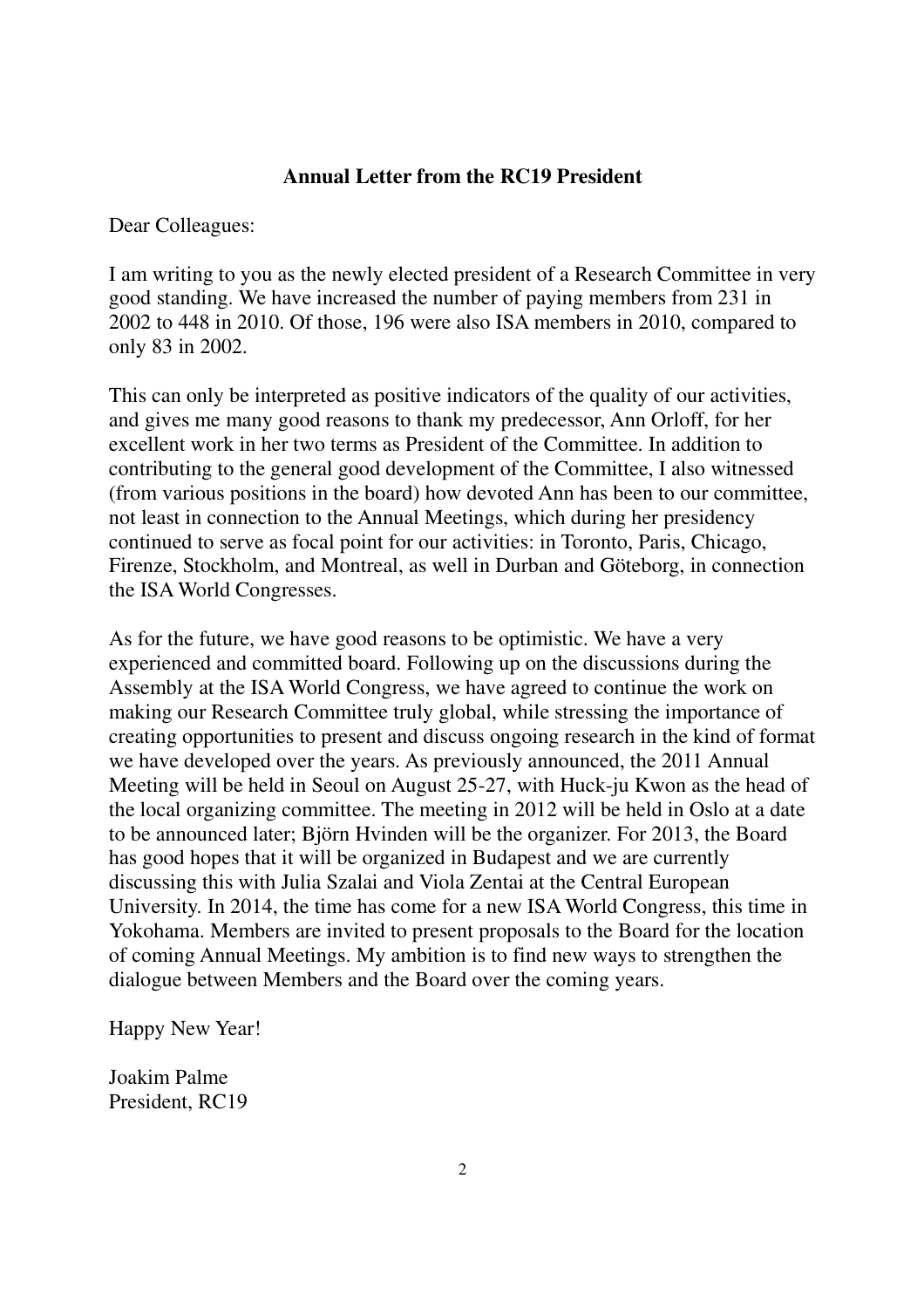# **RC19 Call for Papers**

*Annual Meeting of the Research Committee on Poverty, Social Welfare and Social Policy (RC19): Production, Reproduction, and Protection in the Welfare State* 

25-27 August 2011

Graduate School of Public Administration, Seoul National University, Korea

The organizers of the 2011 RC 19 Meeting in Seoul invite paper and session proposals on issues related to poverty, social welfare, and social policy. Papers and session proposals that address the multi-dimensional nature of social policy are encouraged, but papers dealing with every aspect of social policy are also welcomed.

Abstracts and session proposals should be submitted to the RC 19 Seoul website by 20 February 2011 [http://plaza3.snu.ac.kr/rc19/]. Abstracts and session proposals will be reviewed by the Scientific Committee. Once the committee accepts an abstract or a session proposal, the full papers should be submitted by 15 July 2011. (Authors will be notified whether their papers are accepted by 30 April 2011.)

Post-graduates are also encouraged to attend the conference and may choose to submit their abstract to the mentoring and/or regular sessions.

A small amount of travel subsidy will be available to post-graduate students and scholars living in developing countries. Applications for the grants should be submitted by 20 February 2011.

Further information will be available shortly at: http://plaza3.snu.ac.kr/rc19/

Key dates

Abstract submission: by 20 February 2011. Acceptance of abstract: by 30 April 2011 Full paper submission: by 15 July 2011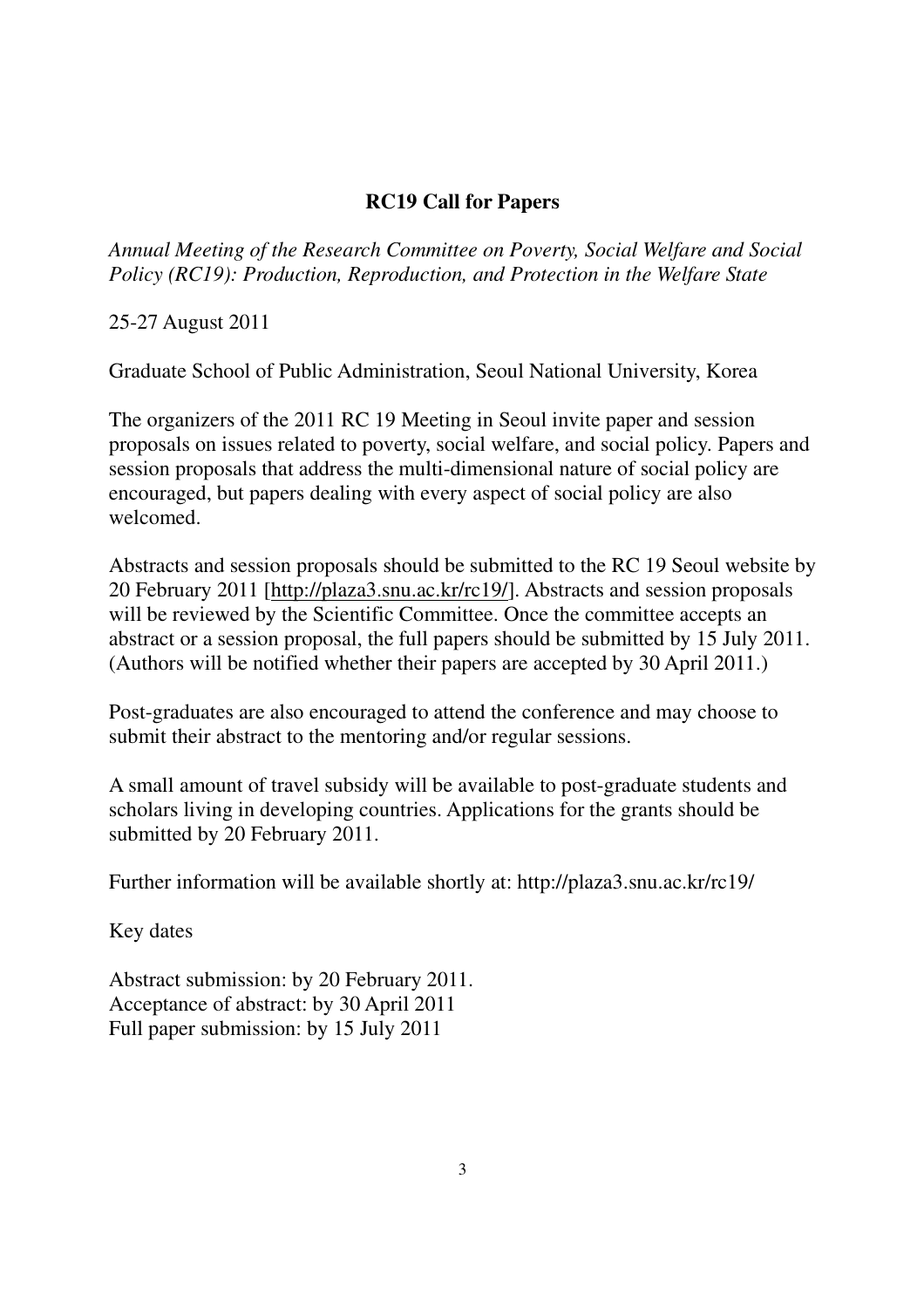### **Call for Papers**

*5th International Conference on The financial Crisis, Welfare State Challenges and New Forms of Risk Management* 

Store Restrup Herregaard, March 2. – 4. 2011

Deadline for applications: January 14, 2011

Centre for Comparative Welfare Studies (CCWS), Aalborg University

Aalborg University, Fibigerstræde 1, 9220 Aalborg Ø, tlf. 99408218, mail: ime@epa.aau.dk

The financial crisis, welfare state challenges and new forms of risk management.

The financial crisis has created a new economic environment that poses a threat to the welfare state as well as economic and social progress. Greece and other Southern European countries have been severely affected by the financial crisis, but less affected countries have also been forced to make severe cuts to welfare programmes. In the UK, for instance, the financial crisis has led the new government to set a course which will take public spending below US levels by 2013.

It has been argued that the financial crisis represents a qualitative shift in our understanding of the role of the state and the nature of our welfare system. For instance, the financial crisis has shown that there are close links and spill-over between national economies, particularly in the euro zone. Furthermore, while emphasizing economic growth, the financial crisis has also made the task of securing economic growth more difficult. It has even been argued that the qualitative shift in the nature of our welfare system challenges the existing scientific dogmas and the disciplines of the social sciences. It may be asked whether the crisis is an intellectual and academic crisis.

Whatever the case, the financial crisis has certainly intensified or accelerated existing challenges such as globalisation, individualisation, post-industrialisation, demographic ageing, low fertility, immigration, changes in the life-courses and family structures, public risk perception, and new normative ideals (e.g. neoliberalism, communitarianism) etc. Most commentators thus support the idea that high levels of debt and long-term problems related to ageing populations create an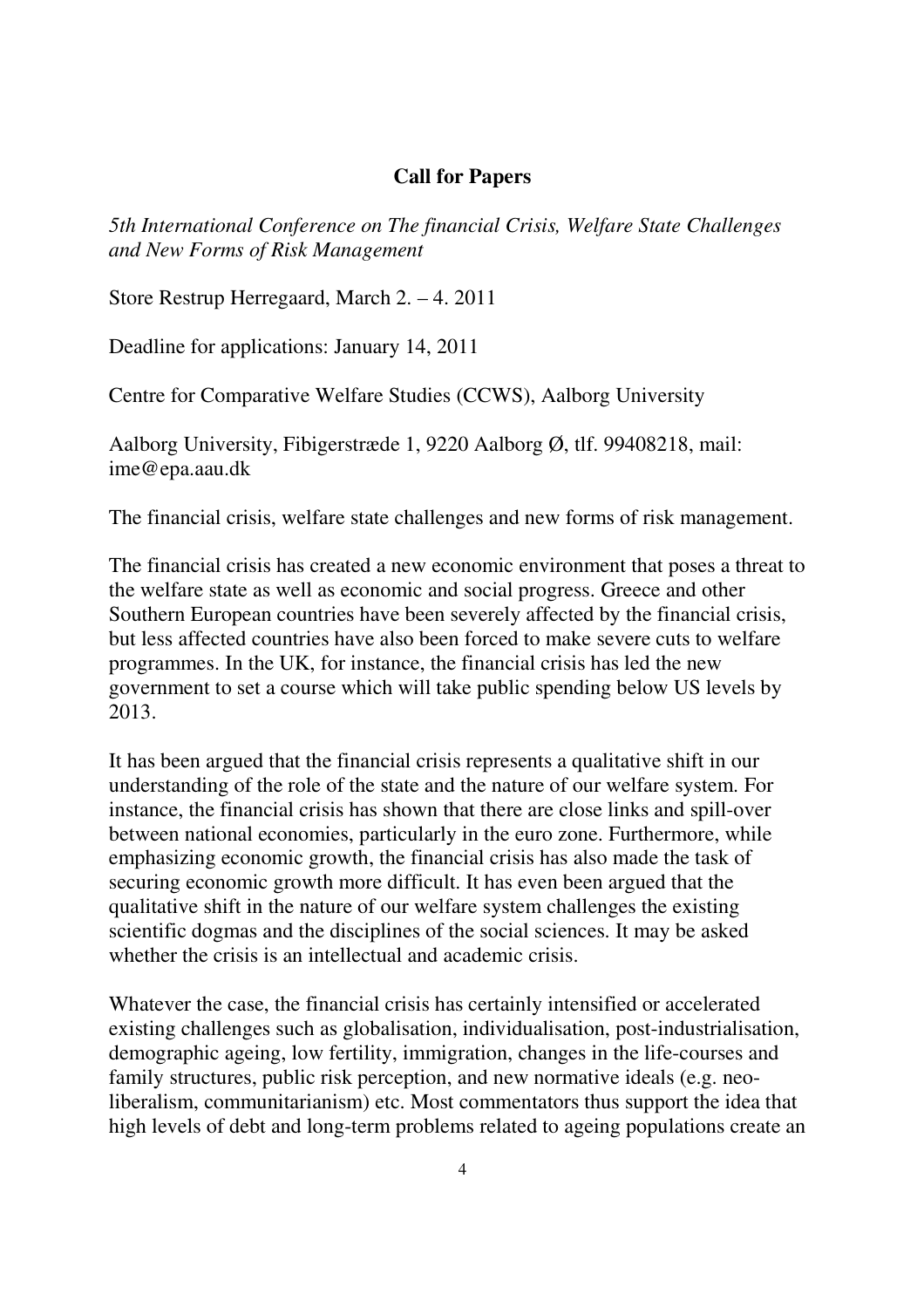inescapable need to deal with challenges to public finances; that individualisation and ethnic diversity call for new and more effective forms of steering; that postindustrialisation calls for the deregulation of labour markets etc. However, new forms of risk management and changes in the welfare architecture will undoubtedly create new outputs and outcomes, as well as a new complex pattern of winners and losers.

The organizers invite all sorts of theoretical, methodological and empirical papers addressing all aspects of welfare state challenges, including themes such as:

- What is the substance of welfare state challenges?
- Has the financial crisis intensified welfare challenges? If so, how?
- How can challenges be measured?
- Have new forms of steering emerged in the face of welfare state challenges?
- How have welfare state challenges restructured welfare programs?
- Who are the new winners and losers?
- Have welfare state challenges fostered new social cleavages?
- Have welfare state challenges fostered new public risk perception?
- Have welfare state challenges challenged the disciplines of the social sciences?

Keynote speakers: Kees van Kersbergen, Bent Sofus Tranøy, Henrik Bang, Wim van Oorschot and Tine Rostgaard Call for papers and research notes: The conference is aimed at presenting papers, but also at informal exchange of ideas. This is why the conference takes place at an old manor, where informal discussions can continue after the sessions. It means that presenting short research notes will also in principle be possible. However, the number of participants (including key note speakers who participate in the conference) is limited to 40, and paper givers are prioritized.

The conference organizers invites submission of abstracts for papers and research notes (about one page). Please indicate whether you want to present "normal" paper (some 15-20 pages) or "research note" (some 5-10 pages).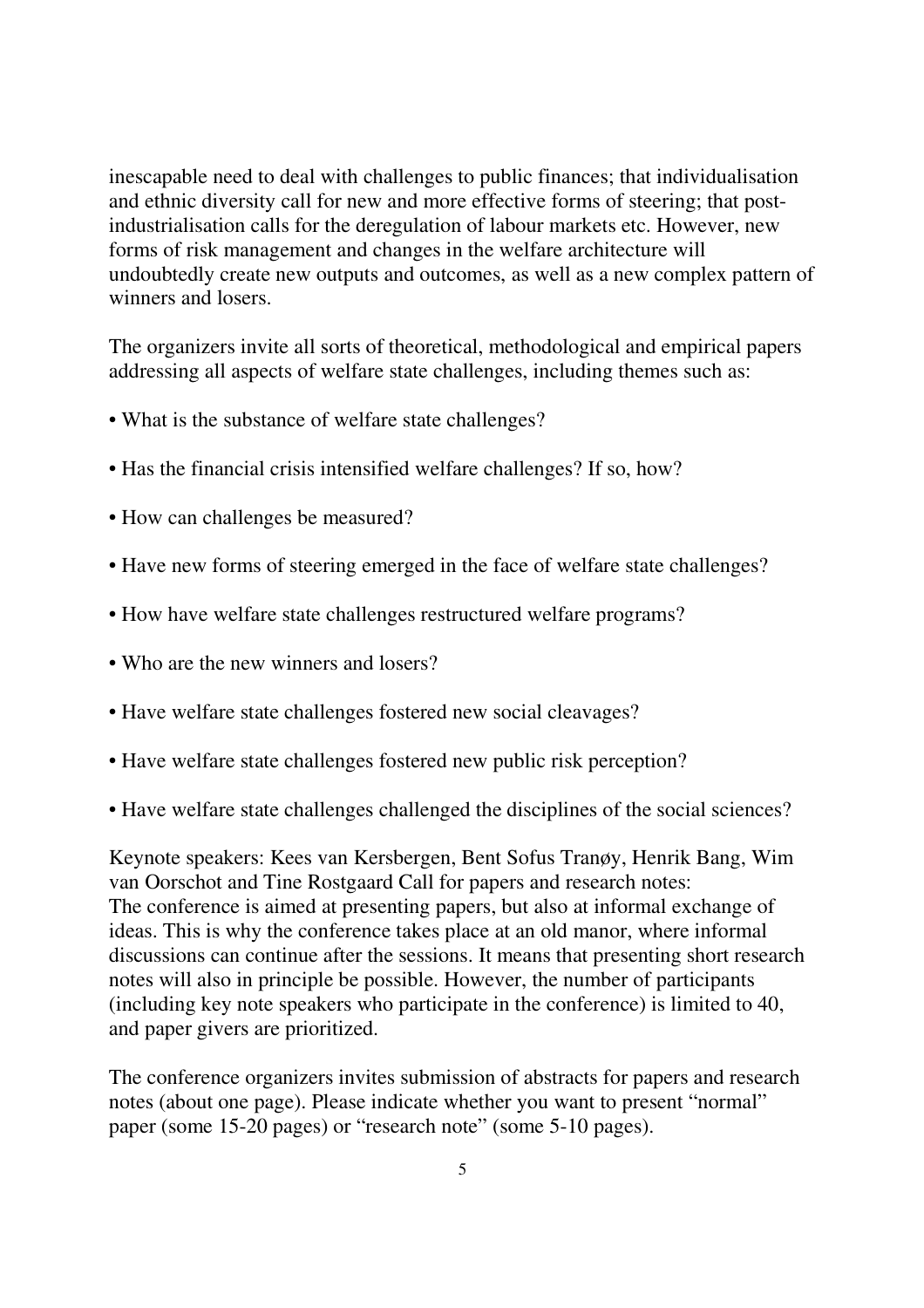Deadline for applications:

January 14, 2011

Send applications to Merete Ejsing-Duun (ime@epa.aau.dk), with cc. to Per H. Jensen (perh@epa.aau.dk)

Information about participation:

Information about acceptance of participation will be sent to applicants by February 1, 2011.

Maximum number of participants: 40

Price: 500 Euro [3.750 DKK] (covers conference fee, accommodation for two nights and all meals for 2½ days; contact conference organizers if you need additional accommodation)

Deadline for papers:

Papers (and research notes) should be submitted as soon as possible and not later than February 20, 2011. Send to Merete Ejsing-Duun (ime@epa.aau.dk)

Papers will be available from the conference homepage at www.ccws.dk (currently being established)

Organizer:

The Conference is organized by Centre for Comparative Welfare Studies (CCWS), Aalborg University. The Conference has been supported by the Obel Foundation. Aalborg University, Fibigerstræde 1, 9220 Aalborg Ø, tlf. 99408218, mail: ime@epa.aau.dk

Store Restrup Herregaard is an old manor situated 12 km SW of Aalborg: http://www.slotshotel.dk/index.php?option=com\_content&task=view&id=33&Ite mid=47

There are about 20 daily flight connections Aalborg-Copenhagen which is the main domestic route, and some direct connections from Aalborg to a number of European cities. Train distance from Copenhagen: about 4½ hours.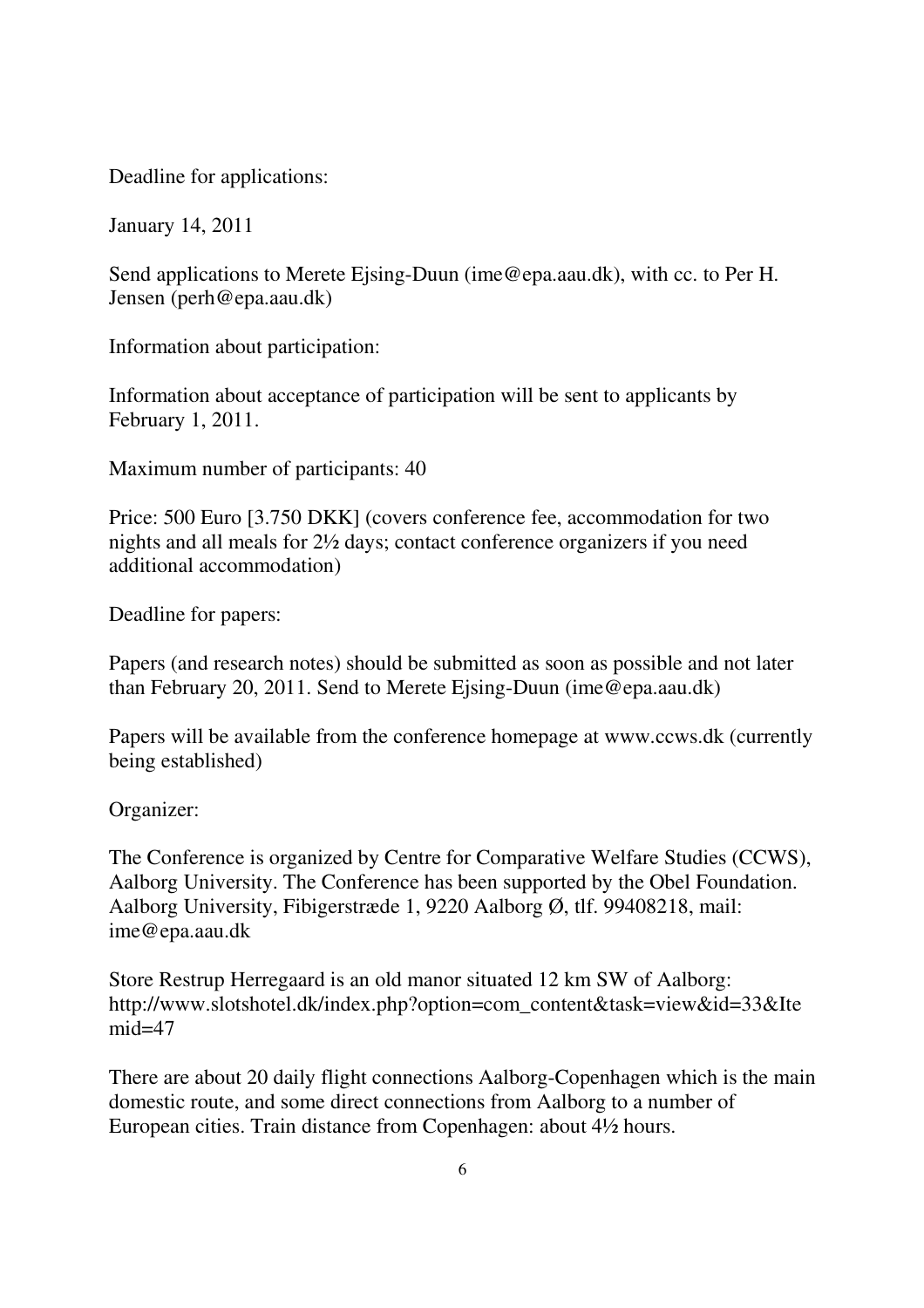Programme:

Wednesday, March 2

10.00-12.00 Arrival and registration

12.00-13.00 Lunch

13.00-13.15 Welcome and introduction / Per H. Jensen

13.15-14.15 Keynote: Kees van Kersbergen: "Did the financial crisis intensify the pressure to reform the welfare state?"

14.20-15.20 Keynote: Bent Sofus Tranøy: "Supply-side bias and rational cheats: Reflections on the status of political economy and neighbouring disciplines in the wake of the great financial crisis"

15.20-15.45 Coffee break

15.45-18.00 Paper presentations in parallel sessions no.1-2

19.00 Dinner

Thursday, March 3

09.00-10.00 Keynote: Henrik Bang: "Complexity, individualisation and culture governance"

10.15-12.00 Paper presentations in parallel sessions no. 3-4

12.00-13.00 Lunch

13.00-15.40 Paper presentations in parallel sessions no. 5-6

15.40-16.00 Coffee break

16.00-17.00 Keynote: Wim van Oorschot: "Feelings of insecurity among European workers in the context of flexicurity policies and the financial crisis"

17.10-18.00 Paper presentations in parallel sessions no. 7-8 19.00 Dinner

Friday, march 4

09.00-10.45 Paper presentation in parallel sessions no. 9-10:

11.00-12.00 Keynote: Tine Rostgaard: "Social care as a response to the

demographic challenges: closing the gab or creating new tensions?"

12.00-12.15 Closing the conference / Christian Albrekt Larsen

12.00-13.00 Lunch and departure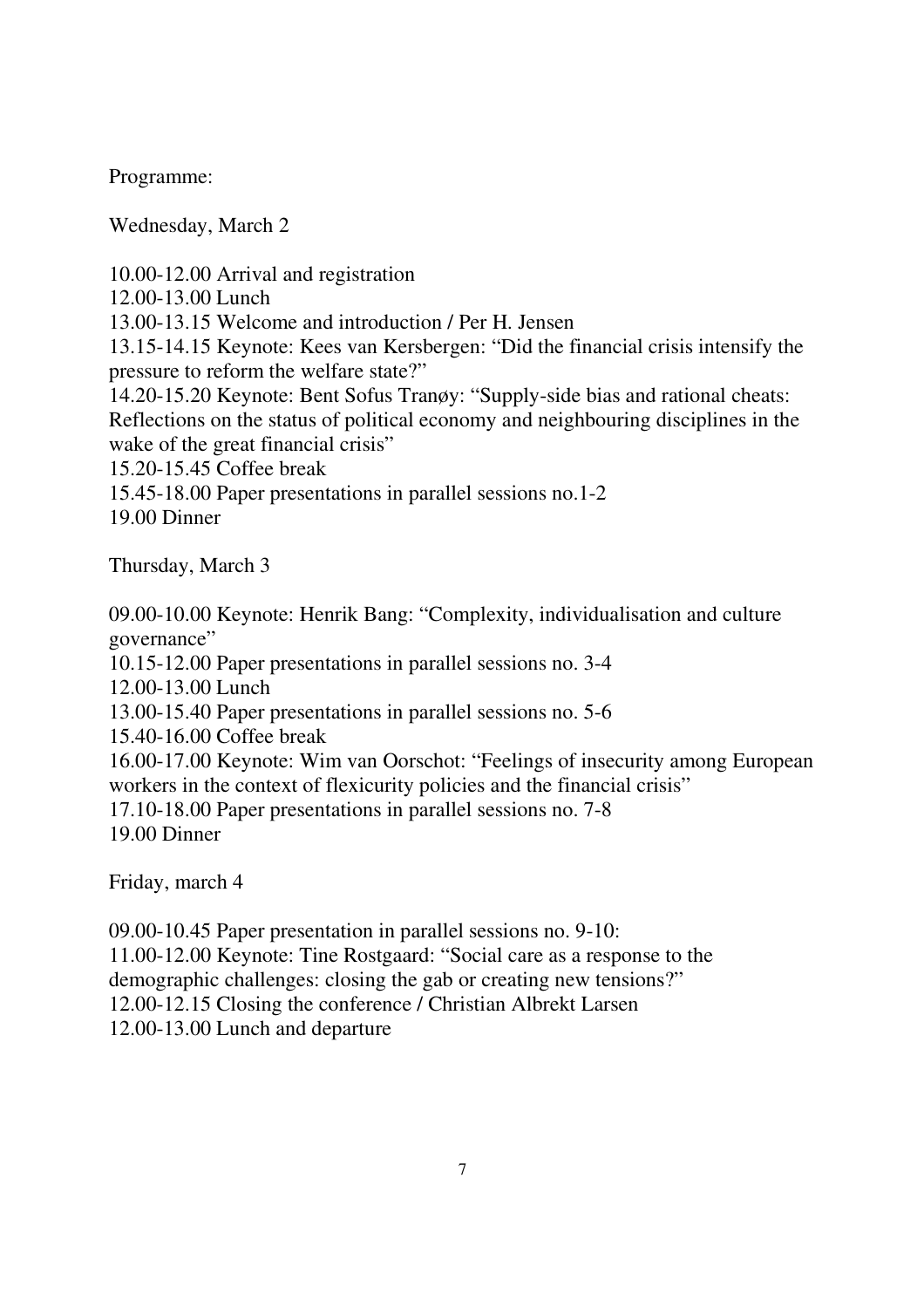# **Job Opportunity at the University of Kent**

Lecturer in Social Science (Quantitative Methods)

| Ref                  | SS0329        |
|----------------------|---------------|
| Location             | Canterbury    |
| Job Type             | Academic      |
| <b>Contract Type</b> | Open Ended    |
| Salary Type          | Per Annum     |
| Salary $(f)$         | 30747 - 43840 |

*SS0329, School of Social Policy, Sociology and Social Research (SSPSSR), Closing date: 3 Jan 2011*

The Role

The post holder will ensure the provision of academic, administrative, and pastoral support for Canterbury students and will contribute to the School's profile through high quality funded research and publication. The successful applicant will be expected to make a strong contribution to the Schools REF return. All areas of social science will be given due consideration in this regard. The emphasis for this post is on the teaching of quantitative approaches at undergraduate and postgraduate level.

Applications are welcome from people who can contribute to any area of teaching relevant to the School but presently there are particular needs in the area of comparative analysis.

The Person

You will hold a first degree or equivalent in a relevant social science area and have experience of high quality research and publication.

Knowledge of current debates and issues in quantitative social science and high quality research skills are also essential to this position.

For full details of the role and person specification, please click on the job description link below.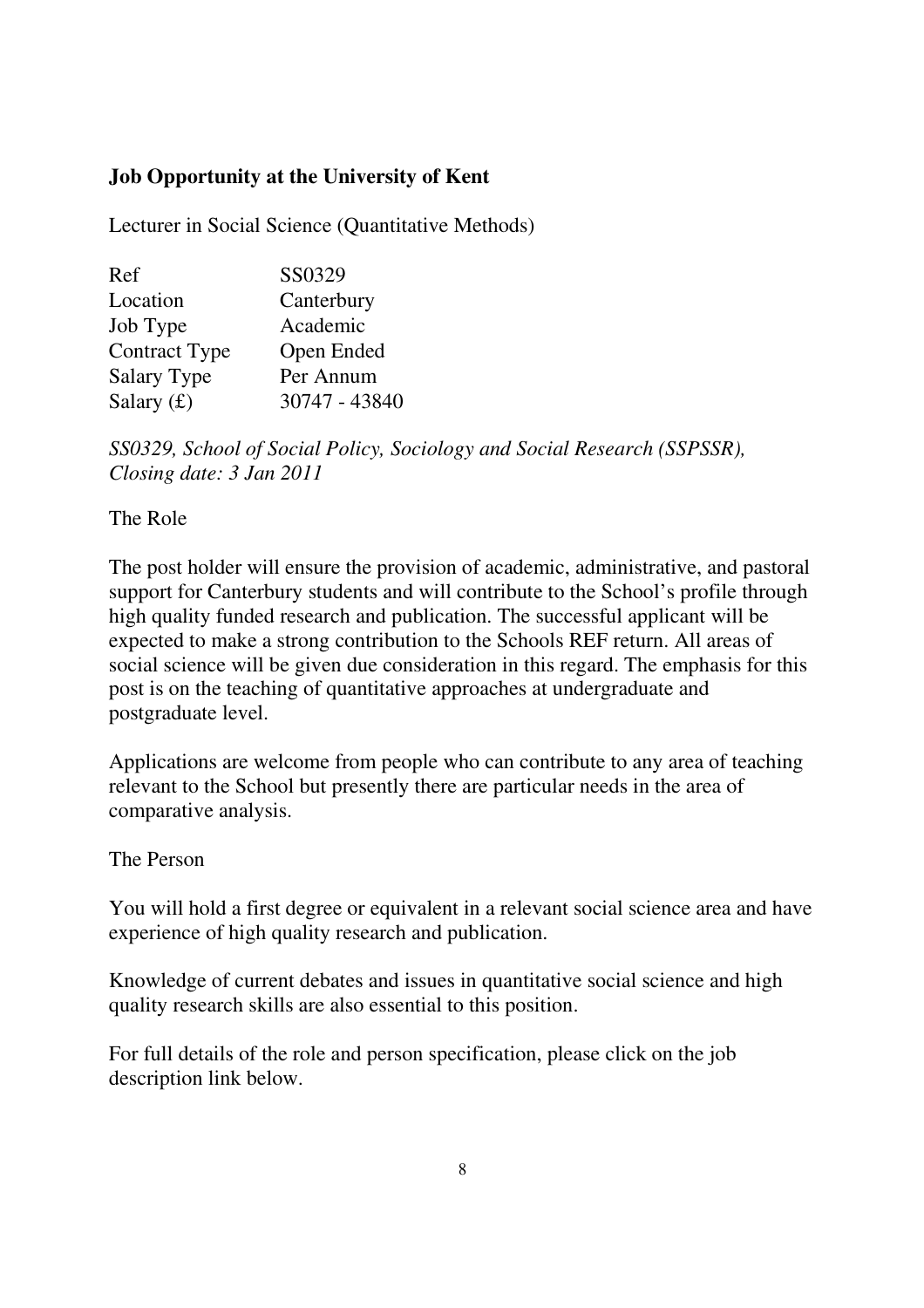## The Department

The School of Social Policy, Sociology and Social Research (SSPSSR) is one of the largest departments of its type in the UK. The Faculty of Social Science at Kent includes seven out of the 17 departments in the University, and the School is the largest in the Faculty. The School has a strong research culture and in RAE 2008 the School retained its very high research standing with the largest submission to the Social Policy and Social Work Panel and was rated fourth in the UK. The School currently has over 120 staff spread across the Canterbury, Medway and Brussels campuses. We are home to world experts in specialist areas across the social sciences, and pride ourselves on having one of the most dynamic research and publishing cultures in Europe. With leaders in social policy, sociology, criminology, editors of major international journals and prominent book series, and theoretical innovators working across a range of inter-disciplinary and crossdisciplinary areas, we pride ourselves in being a School that excels in providing career development for all of our staff.

For further information, please visit: www.kent.ac.uk/sspssr

Further Information

Closing date for applications: 3 January 2011

Interviews are expected to be held: during January 2011 - date tbc

Please see the links below to view the full job description and also to apply for this post (please do not send your application directly to the department).

How to apply - for posts of this nature you will be required to fill in the main details section as well as upload your CV, a one page summary (this should include details of experience and other information in support of your application with direct reference to the advertisement and further particulars) and any supporting documents.